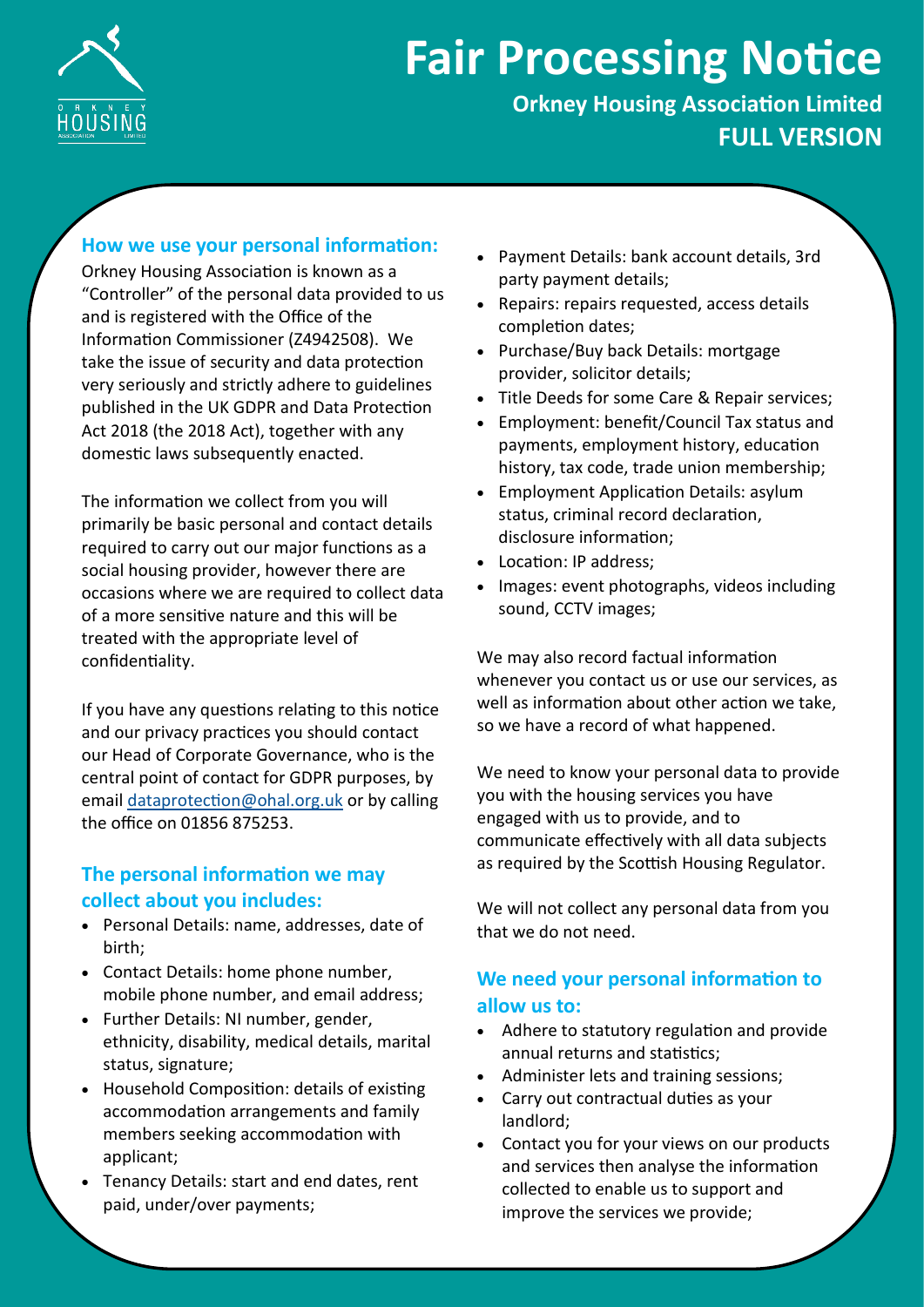- Contact you in order to send details of changes to our contractors and suppliers which may affect you;
- Deliver a value for money factoring service for owners;
- Enable you to make use of our on-line services, whether to report any tenancy/ factor related issue, a complaint or otherwise;
- Ensure rent is affordable and up to date;
- Facilitate any necessary legal proceedings;
- Issue invoices and follow up contact where necessary;
- Issue satisfaction surveys, newsletters and service information;
- Maintain Management Committee member records and registers;
- Manage payments from you or your account and for accounting purposes;
- Meet our legal and statutory obligations including information we have to provide to regulators and statutory authorities;
- Perform or assist in debt recovery or court actions;
- Prevent and detect crime;
- Process and manage housing applications;
- Process general member applications;
- Process your job application;
- Provide an effective and efficient Care & Repair service function;
- Provide an efficient maintenance and repairs service ensuring our properties and repairs are of an appropriate standard;
- Reply to enquiries and contact all customers when required;
- Sign up new tenants to suitable properties;

We may receive the following information from third parties:

- Benefits information, including awards of Housing Benefit/ Universal Credit;
- Feedback from contractors;
- Letters or information from Doctors or other health professionals;
- Complaints or other communications regarding behaviour or other alleged breaches of the terms of your contract with us, including information obtained from Police Scotland; and

• Reports as to the conduct or condition of your tenancy, including references from previous tenancies, and complaints of antisocial behaviour.

## **Sharing of Your Information:**

All personal data we process is processed by our staff in the UK. We sometimes need to share personal information with other organisations, however, where this is necessary we are required to comply with all aspects of the UK GDPR. Even when this is required, we only share data within the UK. We do not give anyone else access to your information in return for payment, for their marketing or commercial purposes.

The Association may enter into partnerships with other organisations such as the local authority, Police Scotland or Scottish Fire & Rescue Service. For example, we may join a partnership to help prevent and control antisocial behaviour. We will enter into a formal data sharing agreement to govern the process and ensure it is lawful. That agreement will be approved by our Head of Corporate Governance before it is implemented. The types of organisations we may share with in these instances are the following:

- Scottish Government and its agencies;
- Orkney Islands Council/OHAC/NHS Orkney;
- Other landlords;
- Solicitors;
- Sheriff Officers.

We are also required to share information with statutory bodies governing finance and housing sectors or for auditing and inspection purposes. However, this will be restricted to the actual information required and will mainly be viewed within the Association's office, with strict permission set on our electronic file system to ensure use is controlled. We will also encrypt and limit the content of any files that do have to be sent either electronically or otherwise.

We will share specific and relevant information with law enforcement, government or public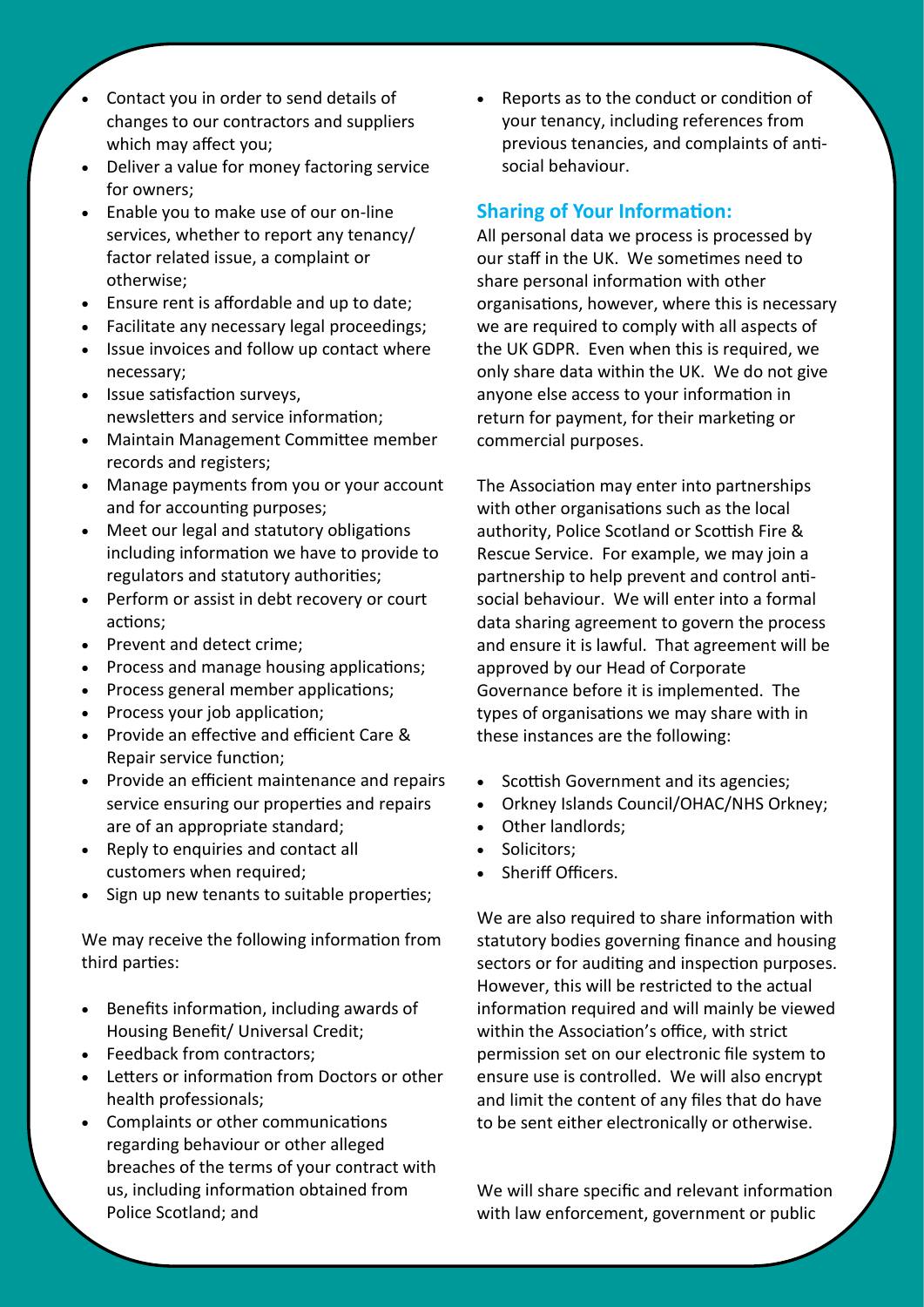bodies and statutory agencies where we are legally required or requested to do so in order to aid:

- The prevention or detection of crime and fraud;
- The apprehension or prosecution of offenders;
- The assessment or collection of tax or duty owed;
- Sharing in relation to the physical or mental health of an individual, where disclosure is required to protect them or others from serious harm;
- Sharing in connection with legal proceedings; and
- Research and statistical purposes.

#### **Contractors and Suppliers:**

We may share your personal information with our contractors or suppliers who provide a service to you, or who provide services on our behalf. The data shared is the specific information the supplier requires to carry out their task, as well as any information that ensures we fulfil our health and safety obligations to the people carrying out the task. We may share this information with the following:

- Maintenance and other contractors and suppliers;
- Customer surveys;
- Insurers;
- Banks;
- Payment card, direct debit and billing solutions;
- Document storage and archive scanning partners.

In order to ensure all tenants have the required utilities available when they sign up to a tenancy with the Association, we may also provide names addresses, forwarding addresses, contact details and tenancy dates to utility providers.

#### **Special Category Data:**

There are certain occasions where it will be necessary to perform our functions as a social housing landlord for us to share information containing special categories of data. Currently the only sensitive information we share are:

- ethnic origin, which is shared with statutory bodies and reported as a statistical breakdown of housing or job applicants only, not including any actual personal data.
- medical information with relevant professionals at NHS Orkney, Orkney Health & Care and Orkney Islands Council.

#### **Third Party Access:**

Any  $3<sup>rd</sup>$  party who the Association gives access to our electronic files is called a Data Processor as they are processing data on our behalf. Although the Data Controller and Data Processor are two separate entities, we are required to ensure all 3<sup>rd</sup> party access is given in compliance with all UK GDPR principles, and to this affect will have a 3<sup>rd</sup> party access agreement in place.

Only IT maintenance/support contractors, specialist finance/housing software providers and auditors are given controlled access to our electronic network for reasons of security, maintenance, or any specific purposes outlined in their 3<sup>rd</sup> party agreement.

#### **Power of Attorney:**

If you wish anyone to deal with your affairs on your behalf there is a specific consent form for this on our website or available on request from the office. This allows you to request a named person to discuss specific or all of your personal data with the Association as required.

We will not share your personal information with anyone who claims to represent you unless we are satisfied that you have appointed them, they hold a Power of Attorney or they act in some recognised official capacity. There may be a delay to us dealing with requests whilst we confirm the caller's identity, or check that we have your approval to deal with them.

# **Protection of our staff and 3rd parties:**